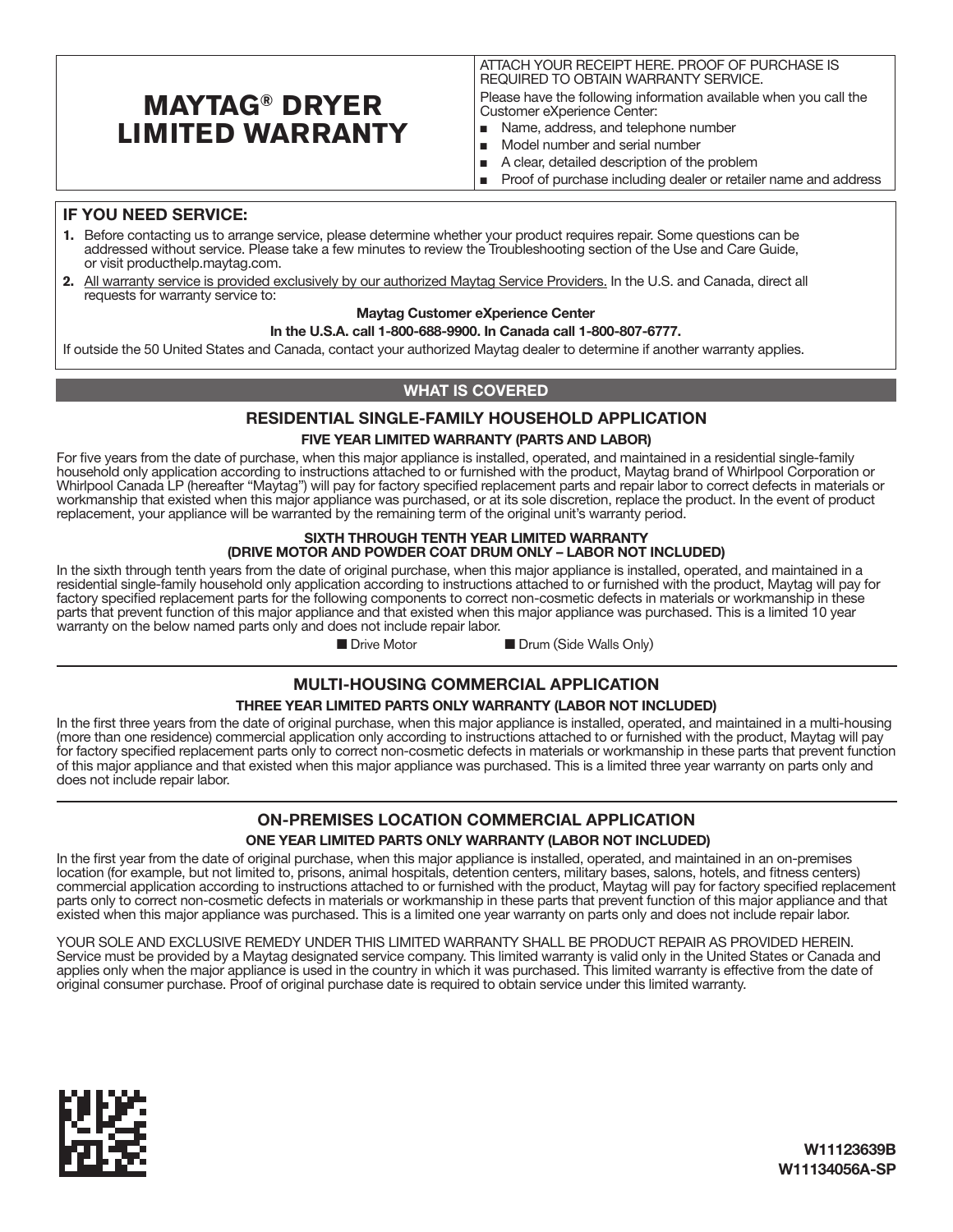# WHAT IS NOT COVERED

- **1.** In-home or on-premises instruction on how to use your product.
- **2.** Service to correct improper product maintenance or installation, installation not in accordance with electrical or plumbing codes, or correction of household electrical or plumbing (e.g., house wiring, fuses, or water inlet hoses).
- **3.** Consumable parts (e.g., light bulbs, batteries, air or water filters, preservation solutions).
- **4.** Defects or damage caused by the use of non-genuine Maytag parts or accessories.
- **5.** Conversion of your product from natural gas or L.P. gas or reversal of appliance doors.
- **6.** Damage from accident, misuse, abuse, fire, floods, acts of God, or use with products not approved by Maytag.
- **7.** Repairs to parts or systems to correct product damage or defects caused by unauthorized service, alteration, or modification of the appliance.
- **8.** Cosmetic damage including scratches, dents, chips, and other damage to appliance finishes, unless such damage results from defects in materials and workmanship and is reported to Maytag within 30 days.
- **9.** Discoloration, rust, or oxidation of surfaces resulting from caustic or corrosive environments, including, but not limited to, high salt concentrations, high moisture or humidity, or exposure to chemicals.
- **10.** Pickup or delivery. This product is intended for in-home or on-premises repair.
- **11.** Travel or transportation expenses for service in remote locations where an authorized Maytag servicer is not available.
- **12.** Removal or reinstallation of inaccessible appliances or built-in fixtures (e.g., trim, decorative panels, flooring, cabinetry, islands, countertops, drywall) that interfere with servicing, removal, or replacement of the product.

**13.** Service or parts for appliances with original model/serial numbers removed, altered, or not easily determined.

**The cost of repair or replacement under these excluded circumstances shall be borne by the customer.**

## DISCLAIMER OF IMPLIED WARRANTIES

IMPLIED WARRANTIES, INCLUDING ANY IMPLIED WARRANTY OF MERCHANTABILITY OR IMPLIED WARRANTY OF FITNESS FOR A PARTICULAR PURPOSE, ARE LIMITED TO TEN YEARS OR THE SHORTEST PERIOD ALLOWED BY LAW. Some states and provinces do not allow limitations on the duration of implied warranties of merchantability or fitness, so this limitation may not apply to you. This warranty gives you specific legal rights, and you also may have other rights that vary from state to state or province to province.

## DISCLAIMER OF REPRESENTATIONS OUTSIDE OF WARRAN

Maytag makes no representations about the quality, durability, or need for service or repair of this major appliance other than the representations contained in this Warranty. If you want a longer or more comprehensive warranty than the limited warranty that comes with this major appliance, you should ask Maytag or your retailer about buying an extended warranty.

## LIMITATION OF REMEDIES EXCLUSION OF INCIDENTAL AND CONSEQUENTIAL DAMAGES

YOUR SOLE AND EXCLUSIVE REMEDY UNDER THIS LIMITED WARRANTY SHALL BE PRODUCT REPAIR AS PROVIDED HEREIN. MAYTAG SHALL NOT BE LIABLE FOR INCIDENTAL OR CONSEQUENTIAL DAMAGES. Some states and provinces do not allow the exclusion or limitation of incidental or consequential damages, so these limitations and exclusions may not apply to you. This warranty gives you specific legal rights, and you also may have other rights that vary from state to state or province to province.

06/17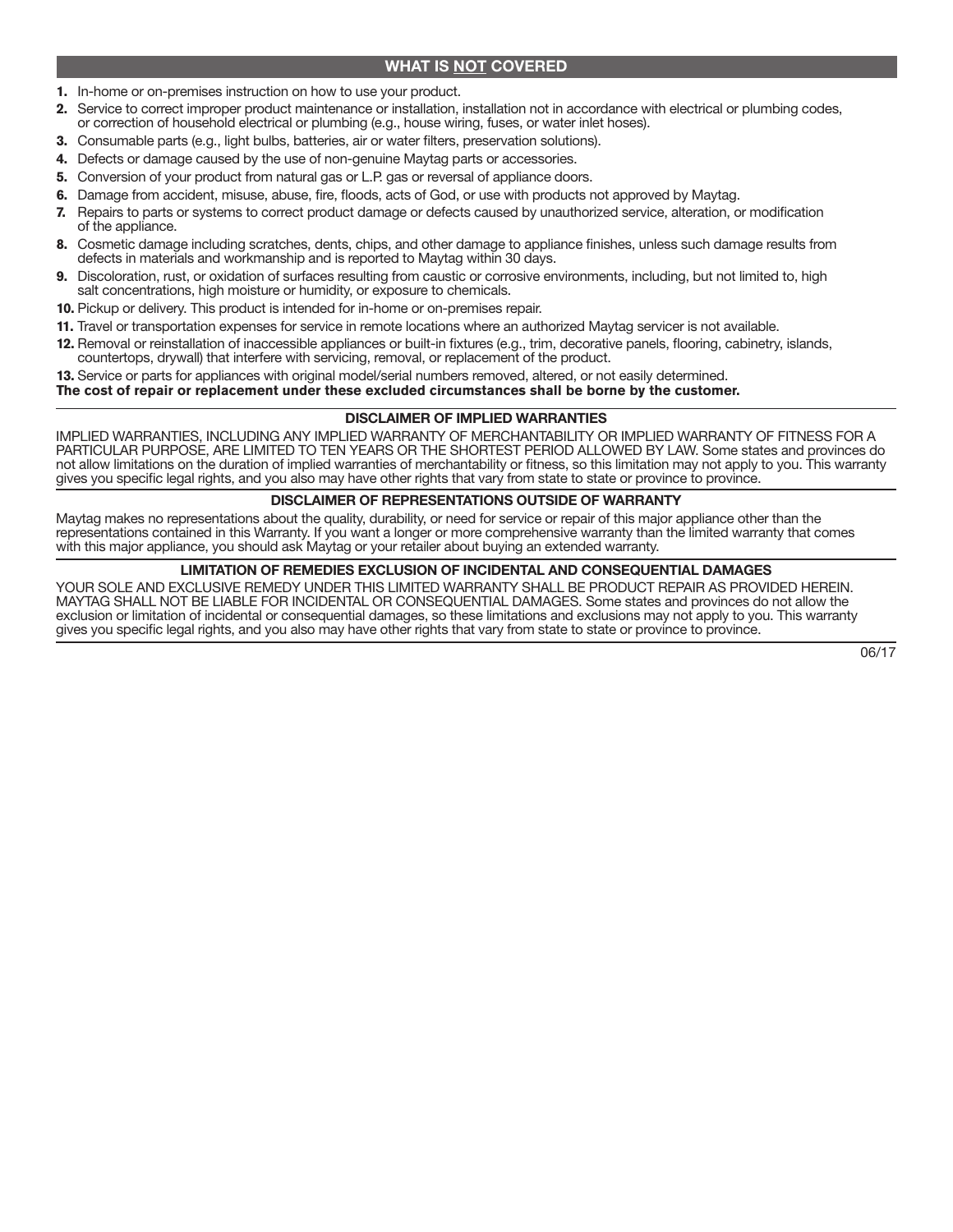

ATTACHEZ ICI VOTRE REÇU DE VENTE. UNE PREUVE D'ACHAT EST OBLIGATOIRE POUR OBTENIR L'APPLICATION DE LA GARANTIE.

Lorsque vous appelez le centre d'eXpérience de la clientèle, veuillez garder à disposition les renseignements suivants :

- Nom, adresse et numéro de téléphone
- Numéros de modèle et de série
- Une description claire et détaillée du problème rencontré
- Une preuve d'achat incluant le nom et l'adresse du marchand ou du détaillant

## SI VOUS AVEZ BESOIN DE SERVICE :

- **1.** Avant de nous contacter pour obtenir un dépannage, veuillez déterminer si des réparations sont nécessaires pour votre produit. Certains problèmes peuvent être résolus sans intervention de dépannage. Veuillez prendre quelques minutes pour consulter la section Dépannage du Guide d'utilisation et d'entretien ou visitez le maytag.ca.
- **2.** Tout service sous garantie doit être effectué exclusivement par nos fournisseurs de dépannage autorisés Maytag. Aux É.-U. et au Canada, dirigez toutes vos demandes de service sous garantie au :

## Centre pour l'eXpérience de la clientèle Maytag

#### Aux États-Unis, composez le 1 800 688-9900. Au Canada, composez le 1 800 807-6777.

Si vous résidez à l'extérieur du Canada et des 50 États des États-Unis, contactez votre marchand Maytag autorisé pour déterminer si une autre garantie s'applique.

## CE QUI EST COUVERT

#### UTILISATION UNIFAMILIALE

#### GARANTIE LIMITÉE DE CINQ ANS (PIÈCES ET MAIN-D'ŒUVRE)

Pendant cinq années à compter de la date d'achat, lorsque ce gros appareil ménager est installé et utilisé dans une résidence unifamiliale et entretenu conformément aux instructions jointes à ou fournies avec le produit, la marque Maytag de Whirlpool Corporation ou Whirlpool Canada LP (ci-après désignées "Maytag") décidera à sa seule discrétion de remplacer le produit ou de couvrir le coût des pièces de remplacement spécifiées par l'usine et de la main-d'œuvre nécessaires pour corriger les vices de matériaux ou de fabrication qui existaient déjà lorsque ce gros appareil ménager a été acheté. S'il est remplacé, votre appareil restera sous garantie pour la durée restant à courir de la période de garantie sur le produit d'origine.

#### GARANTIE LIMITÉE DE LA SIXIÈME ANNÉE À LA DIXIÈME ANNÉE INCLUSIVEMENT (MOTEUR D'ENTRAÎNEMENT ET TAMBOUR AVEC FINITION PAR POUDRAGE SEULEMENT — MAIN-D'ŒUVRE NON COMPRISE)

De la sixième à la dixième année inclusivement à compter de la date d'achat initiale, lorsque ce gros appareil ménager est installé et utilisé dans une résidence unifamiliale et entretenu conformément aux instructions jointes au produit ou fournies avec, Maytag paiera pour les pièces de rechange spécifiées par l'usine concernant les composants suivants pour corriger les défauts non esthétiques de matériau ou de fabrication desdites pièces qui empêchent le gros appareil de fonctionner et qui étaient déjà présents lorsque ce gros appareil ménager a été acheté. La présente garantie est une garantie limitée de 10 ans sur les pièces énumérées ci-dessous, elle ne comprend pas la maind'œuvre de réparation.

■ Moteur d'entraînement ■ Tambour (parois latérales uniquement)

# UTILISATION COMMERCIALE OU DANS UN LOGEMENT COLLECTIF GARANTIE LIMITÉE DE TROIS ANS — PIÈCES UNIQUEMENT (MAIN-D'ŒUVRE NON COMPRISE)

Pendant les trois premières années inclusivement à compter de la date d'achat initiale, lorsque ce gros appareil ménager est installé et utilisé dans un établissement commercial ou un logement collectif (plus d'une résidence) seulement et entretenu conformément aux instructions jointes au produit ou fournies avec, Maytag paiera pour les pièces de rechange spécifiées par l'usine pour corriger les défauts non esthétiques de matériau ou de fabrication desdites pièces qui empêchent le gros appareil de fonctionner et qui étaient déjà présents lorsque ce gros appareil ménager a été acheté. La présente garantie est une garantie limitée de trois ans sur les pièces seulement et ne comprend pas la main-d'œuvre nécessaire pour la réparation.

## UTILISATION SUR PLACE

## GARANTIE LIMITE D'UN AN — PIÈCES UNIQUEMENT (MAIN-D'ŒUVRE NON COMPRISE)

Pendant la première année à compter de la date d'achat initiale, lorsque ce gros appareil ménager est installé et utilisé dans un établissement (comme une prison, un hôpital vétérinaire, un centre de détention, une base militaire, un salon, un hôtel et un centre de remise en forme [exemples non exhaustifs]) seulement et entretenu conformément aux instructions jointes au produit ou fournies avec, Maytag paiera pour les pièces de rechange spécifiées par l'usine pour corriger les défauts non esthétiques de matériau ou de fabrication desdites pièces qui empêchent le gros appareil de fonctionner et qui étaient déjà présents lorsque ce gros appareil ménager a été acheté. La présente garantie est une garantie limitée d'un an sur les pièces seulement et ne comprend pas la main-d'œuvre nécessaire pour la réparation.

VOTRE SEUL ET EXCLUSIF RECOURS DANS LE CADRE DE LA PRÉSENTE GARANTIE LIMITÉE CONSISTE EN LA RÉPARATION PRÉVUE CI-DESSUS. Le service doit être fourni par une compagnie de service désignée par Maytag. Cette garantie limitée est valide uniquement aux États-Unis ou au Canada et s'applique exclusivement lorsque le gros appareil ménager est utilisé dans le pays où il a été acheté. La présente garantie limitée est valable à compter de la date d'achat initial par le consommateur. Une preuve de la date d'achat initial est exigée pour obtenir un dépannage dans le cadre de la présente garantie limitée.